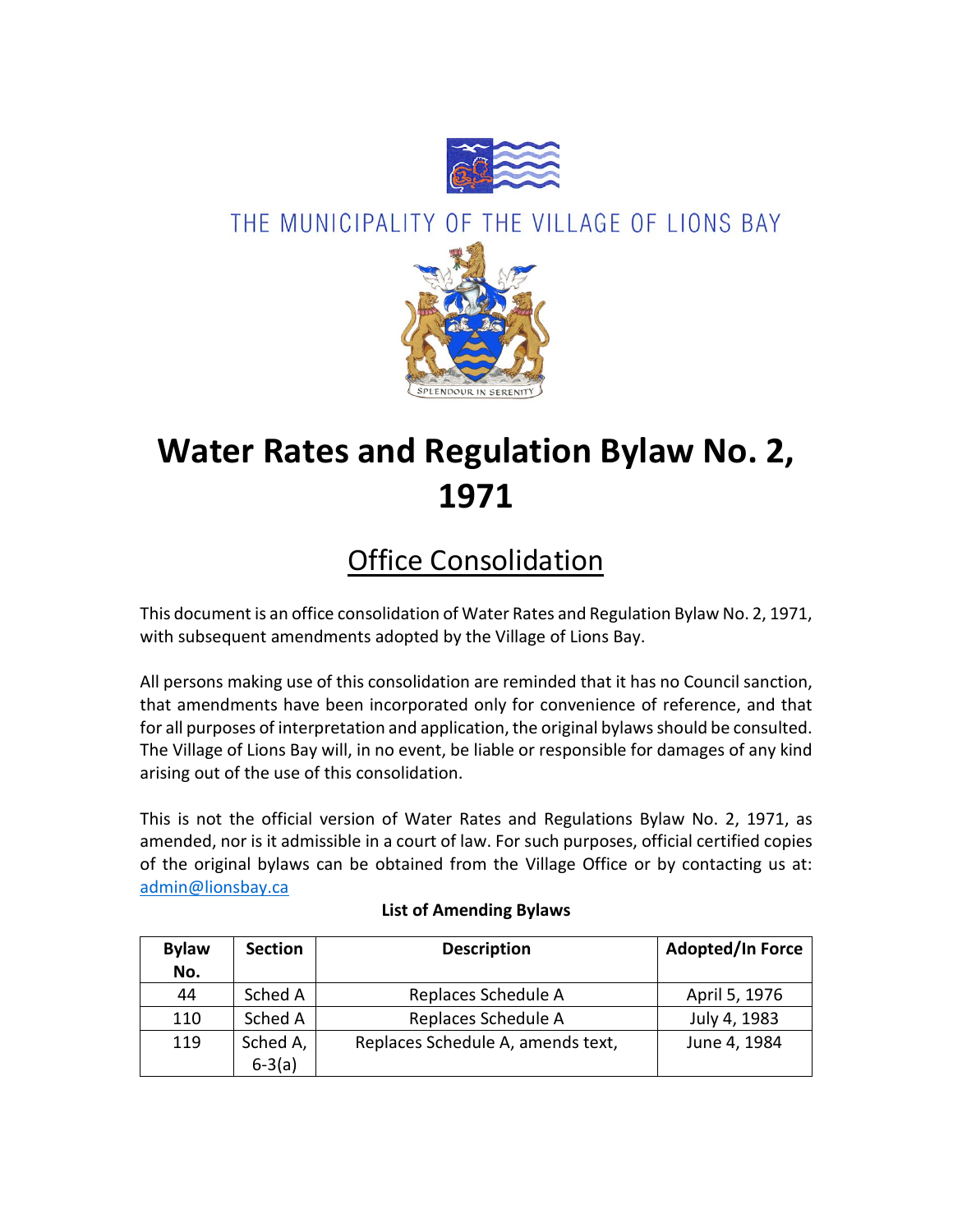| 129 | Sched A        | Replaces Schedule A                      | May 6, 1985      |
|-----|----------------|------------------------------------------|------------------|
| 144 | Sched A        | Replaces Schedule A                      | May 5, 1986      |
| 159 | Sched A        | Replaces Schedule A                      | January 4, 1988  |
| 174 | Sched A        | Replaces Schedule A                      | January 9, 1989  |
| 189 | Sched A        | Replaces Schedule A                      | February 4, 1991 |
| 197 | Sched A        | Replaces Schedule A                      | February 3, 1992 |
| 210 | Sched A        | Replaces Schedule A                      | February 1, 1993 |
| 225 | Sched A        | Replaces Schedule A                      | January 24, 1994 |
| 236 | Sched A        | Replaces Schedule A                      | February 6, 1995 |
| 249 | Sched A        | Replaces Schedule A                      | February 6, 1996 |
| 262 | Sched A        | Replaces Schedule A                      | January 6, 1997  |
| 273 | Sched A        | Replaces Schedule A                      | January 5, 1998  |
| 287 | Sched A        | Replaces Schedule A                      | March 1, 1999    |
| 304 | Sched A        | Replaces Schedule A                      | March 6, 2000    |
| 319 | Sched A        | Replaces Schedule A                      | March 5, 2001    |
| 331 | Sched A        | Replaces Schedule A                      | March 4, 2002    |
| 342 | Sched A        | Replaces Schedule A                      | March 3, 2003    |
| 357 | Sched A        | Replaces Schedule A                      | March 1, 2004    |
| 365 | Sched A        | Replaces Schedule A                      | March 7, 2005    |
| 378 | Sched A        | Replaces Schedule A                      | Feb 27, 2006     |
| 387 | Sched A        | Replaces Schedule A                      | March 8, 2007    |
| 399 | Sched A        | Replaces Schedule A                      | Feb 18, 2008     |
| 419 | Sched A        | Replaces Schedule A                      | Feb 3, 2010      |
| 426 | Sched A        | Replaces Schedule A                      | Feb 21, 2011     |
| 441 | Sched A        | Replaces Schedule A                      | Feb 21, 2012     |
| 454 | Sched A        | Replaces Schedule A                      | Feb 21, 2013     |
| 465 | 3.1(1)         | Delete connection charges of Sched A and |                  |
|     | and 4          | amend s.4 text                           |                  |
| 467 | Sched A        | Replaces Schedule A                      | Feb 18, 2014     |
| 482 | Sched A        | Replaces Schedule A                      | Feb 17, 2015     |
| 499 | Sched A        | Replaces Schedule A                      | Feb 16, 2016     |
| 497 | 4,             | Amends s.4 text, amends Schedule 'A'     | Dec 20, 2016     |
|     |                |                                          | /January 1, 2017 |
| 514 | Sched A        | Replaces Schedule A                      | Feb 21, 2017     |
| 538 | Sched A        | Replaces Schedule A                      | Feb 20, 2018     |
| 557 | Sched A        | Replaces Schedule A                      | Feb 19, 2019     |
| 568 | Various        | Typos & Housekeeping, Clarifying Payment | Feb.18, 2020     |
|     |                | Due Date, Replace Schedule A Rates       |                  |
| 579 | $\overline{2}$ | Amends $s.6(2)(a)$ to                    | April 21, 2020   |
|     |                | Extend 2020 Discount Period              |                  |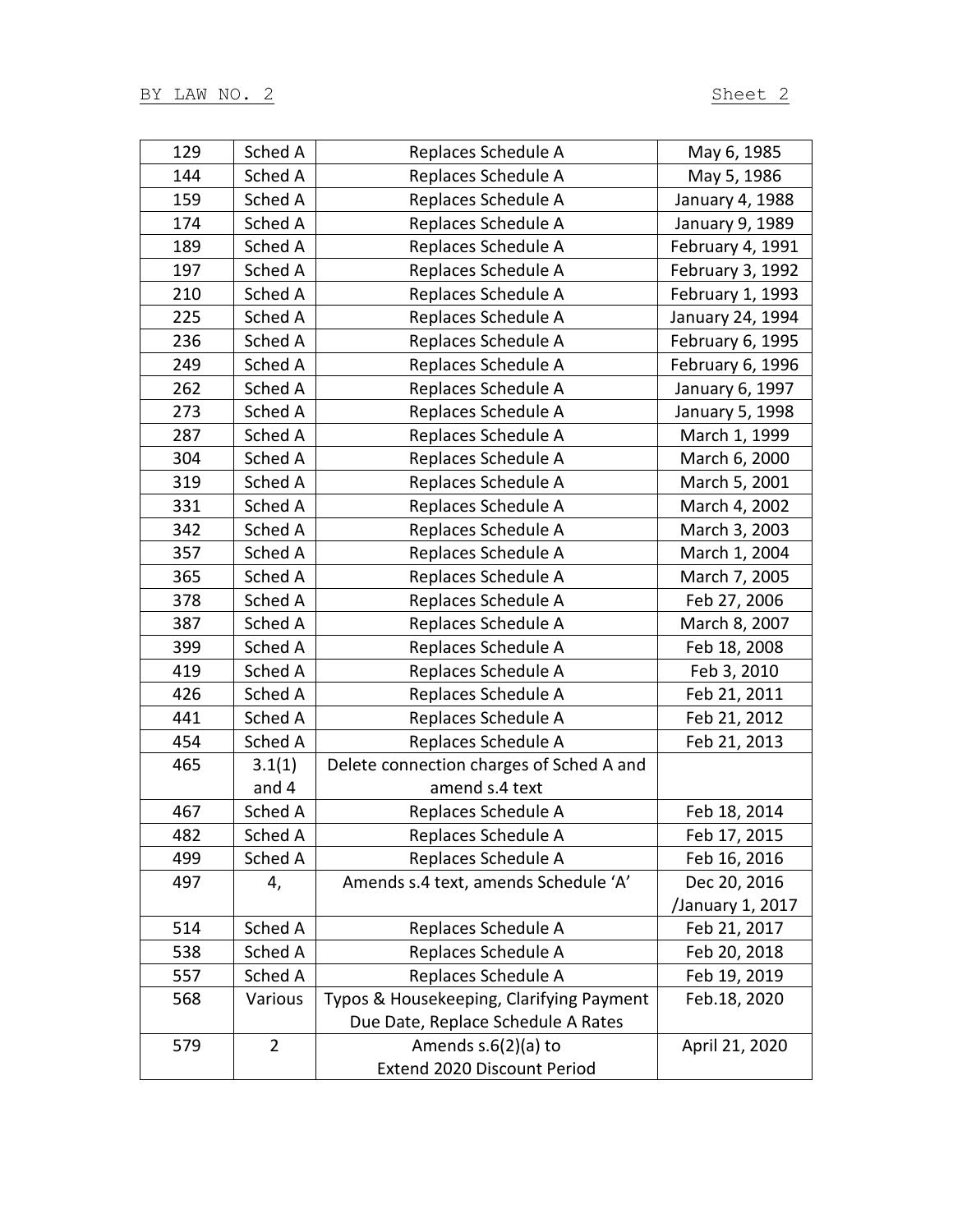| 587 | Sched A | Replaces Schedule A | February 16, |
|-----|---------|---------------------|--------------|
|     |         |                     | 2021         |
| 609 | Sched A | Replaces Schedule A | February 15, |
|     |         |                     | 2022         |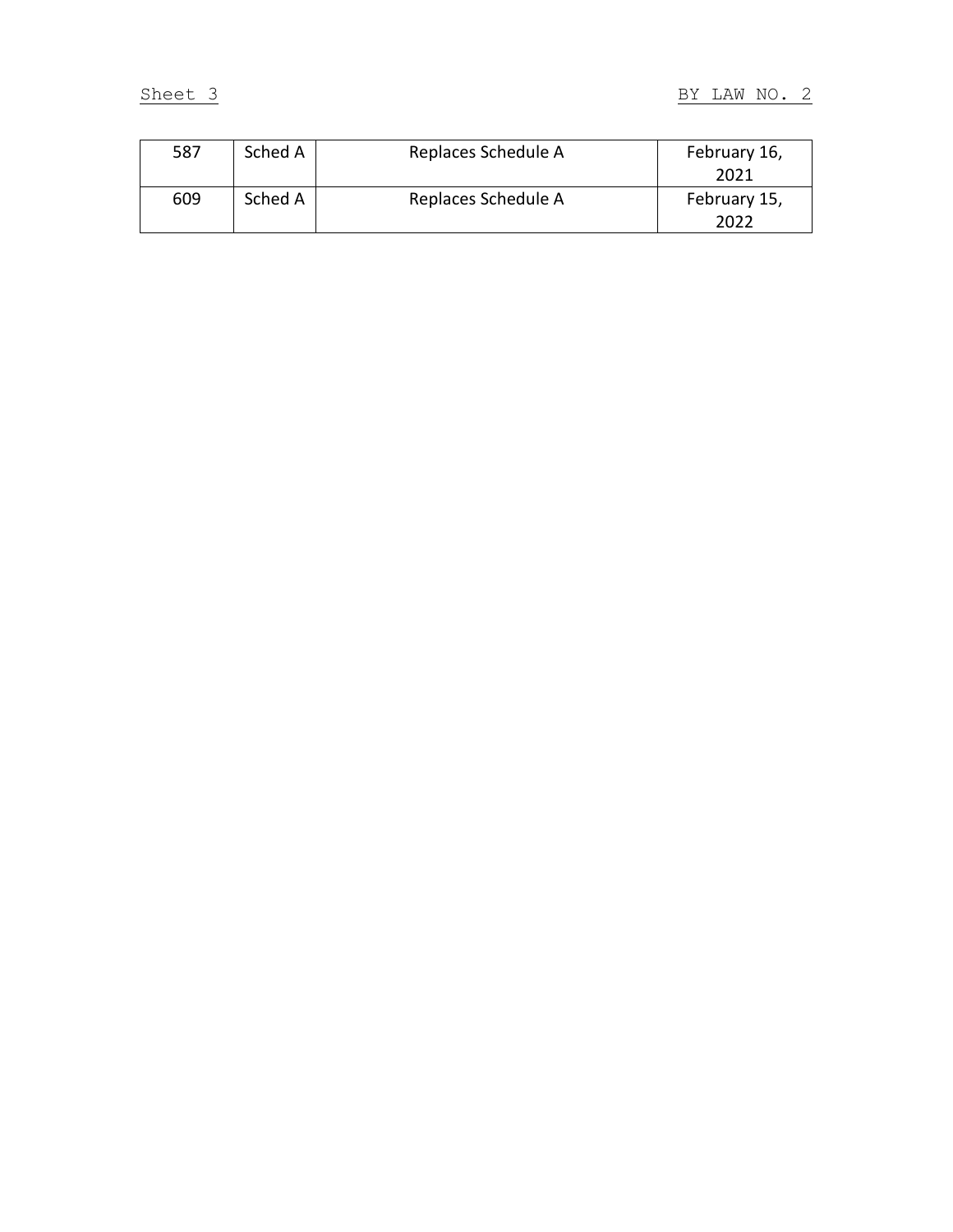## VILLAGE OF LIONS BAY BYLAW NO. 2

A by-law to regulate the rates, terms and conditions under which water from the municipal water utility may be supplied and used.

The Council of the Village of Lions Bay, in open meeting assembled, ENACTS AS FOLLOWS:

#### 1. INTERPRETATION

In this by-law, unless the context otherwise requires, "Clerk" means the Clerk of the Village of Lions Bay.

"water connection" means the water line extending from the water main to the property line of the property being serviced or about to be serviced;

"consumer" means any person, company or corporation who is the owner or agent for the owner of any premises to which water is supplied or make available from the works and also any person who is the occupier of any such premises, and also includes any premises or by any service from the said works;

"service pipes" means that portion of the water supply line extending from the property line of the property concerned to the building situated thereon, and joining the water connection to the plumbing system at the building;

"Water mains" means any water service under the control of the municipality which is intended for public use;

"water service" means the supply of water from the water works to any person and all the taps, valves, meters, connections and other things necessary to any actually used for the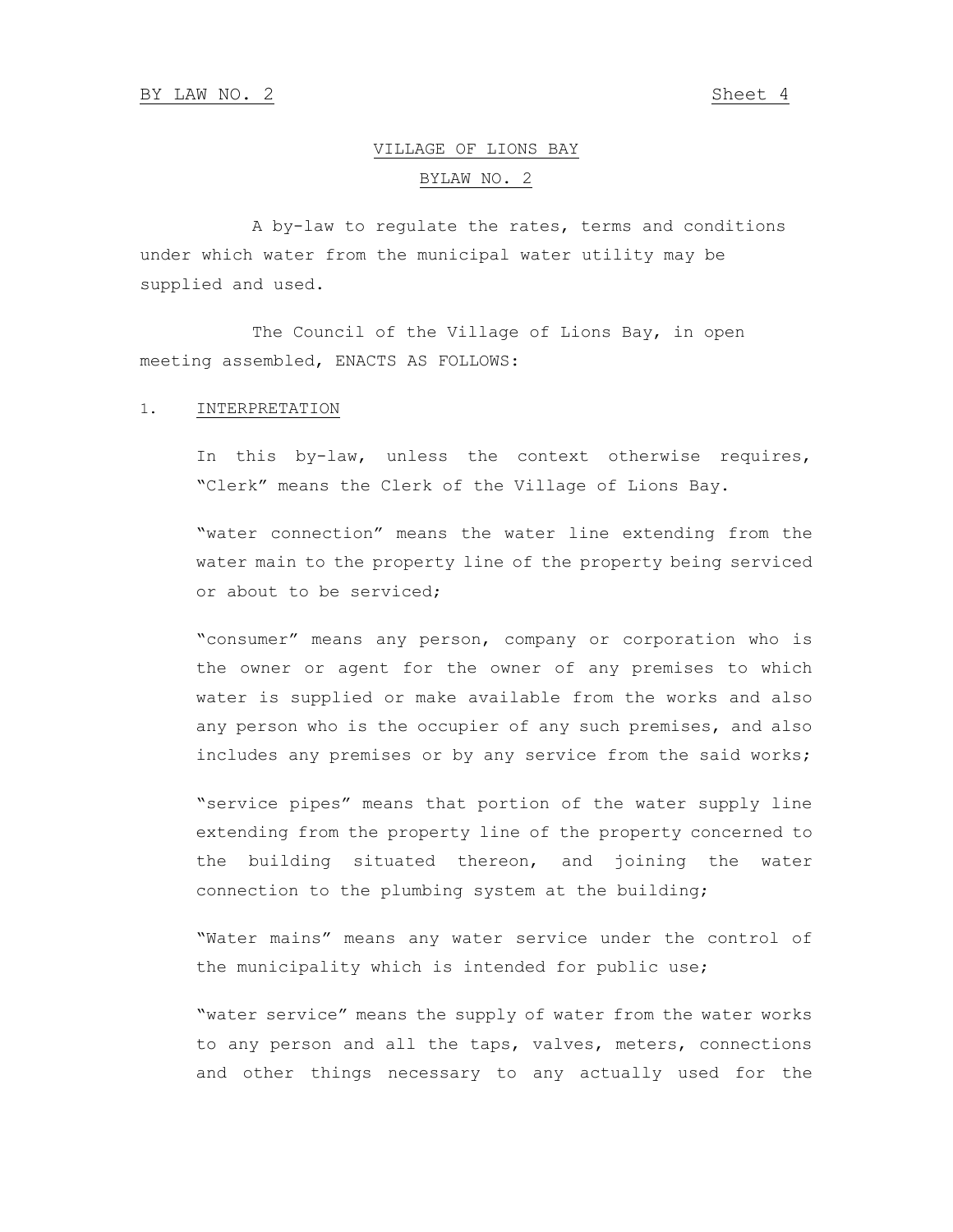purpose of such supply;

"works" means the waterworks of the Village of Lions Bay

#### 2. APPLICATION FOR SERVICES

- (1) Application in the form of "Schedule C" attached and forming part of this by-law for the supplying of water to any property shall be made and delivered to the Clerk, and must be signed by the owner of such property or his duly authorized agent, signing as such or by the consumer applying for such service. Each application, when signed by the potential customer, shall be an agreement whereby the customer agrees to abide by the terms
- (2) Upon approval of the application by the Clerk, he may turn on or cause to be turned on, the water service to the consumer's premises.

### 3. CONNECTIONS

- (1) Application in the form of "Schedule B" attached to and forming part of this by-law for the installation and connection of a water service to any parcel of land shall be delivered to the Clerk, which shall be signed by the owner of the property or his duly authorized agent signing as such, and shall be accompanied by the required connection charges as established in section 4 of this by-law.
- (2) Where any new building or structure is being build and will come within the provisions of this by-law, the owner or his agent shall make application for a connection permit at the same time he makes application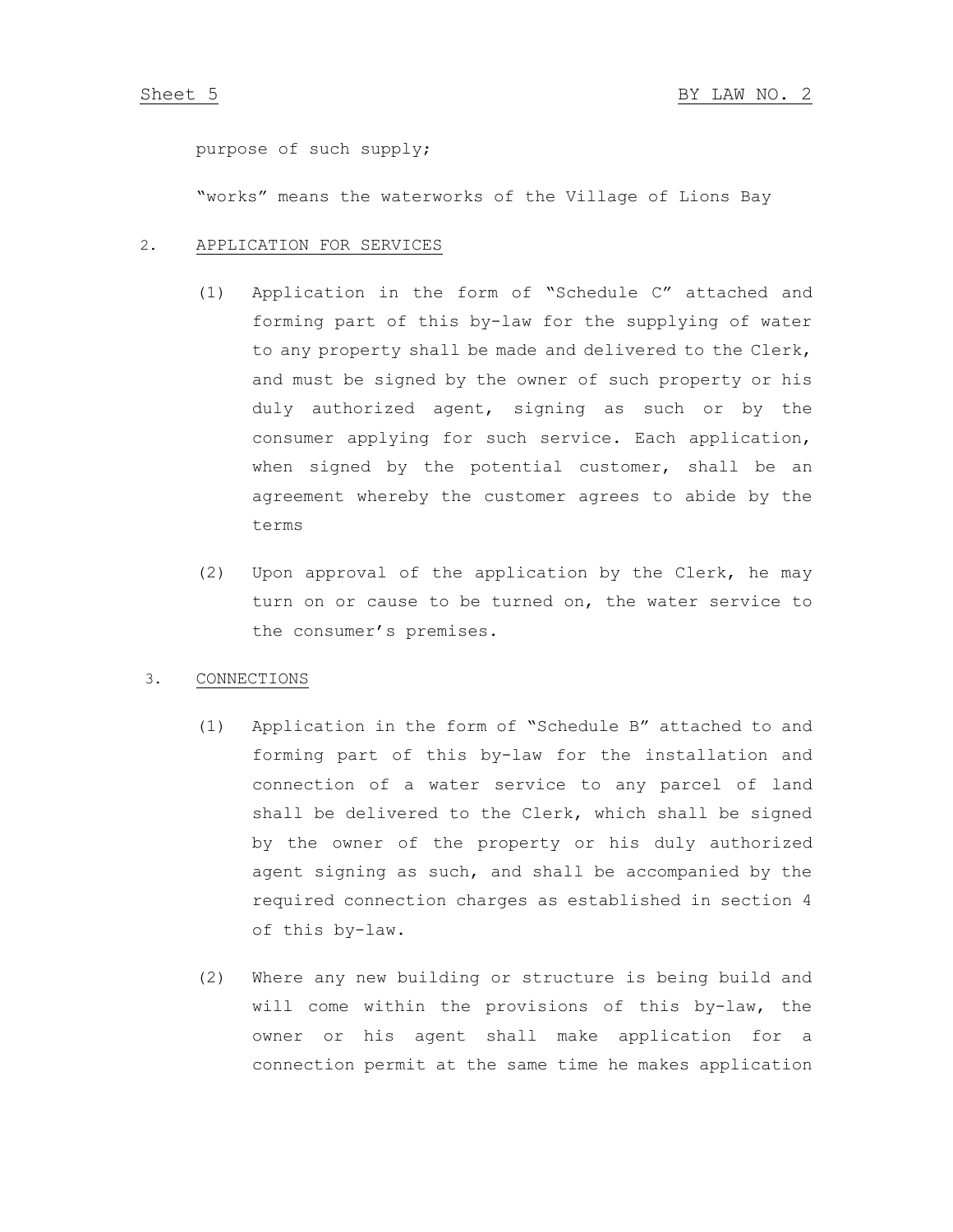for a building permit.

- (3) The Clerk shall determine the size of the pipe that is to be used in supplying any premises, the position to the street in which it is to be placed, and the main to which the connection shall be made if there is a choice of mains.
- (4) Upon approval of the application by the Clerk, a water connection extending from the water main to the applicant's property line shall be laid, unless already laid; thereupon the owner shall connect his service pipe to the water connection in accordance with the regulations hereinafter contained.
- (5) No work shall be permitted to be done on or under any street other than by an employee or agent of the municipality and no person shall be allowed to make any connection within eh waterworks system without the permission in writing from the Clerk.
- (6) It shall be the responsibility of the consumer to supply, install and maintain the connection or joint at the property line between the consumer's service pipe and the municipality's connection pipe. The said connection or joint shall be of an approved flange or flare-type fitting. No soldered joints below ground will be permitted.

#### 4. CONNECTION CHARGE

Fees for services that may be or are provided under this Bylaw shall be payable as set out in Fees Bylaw No. 497, 2016, as amended.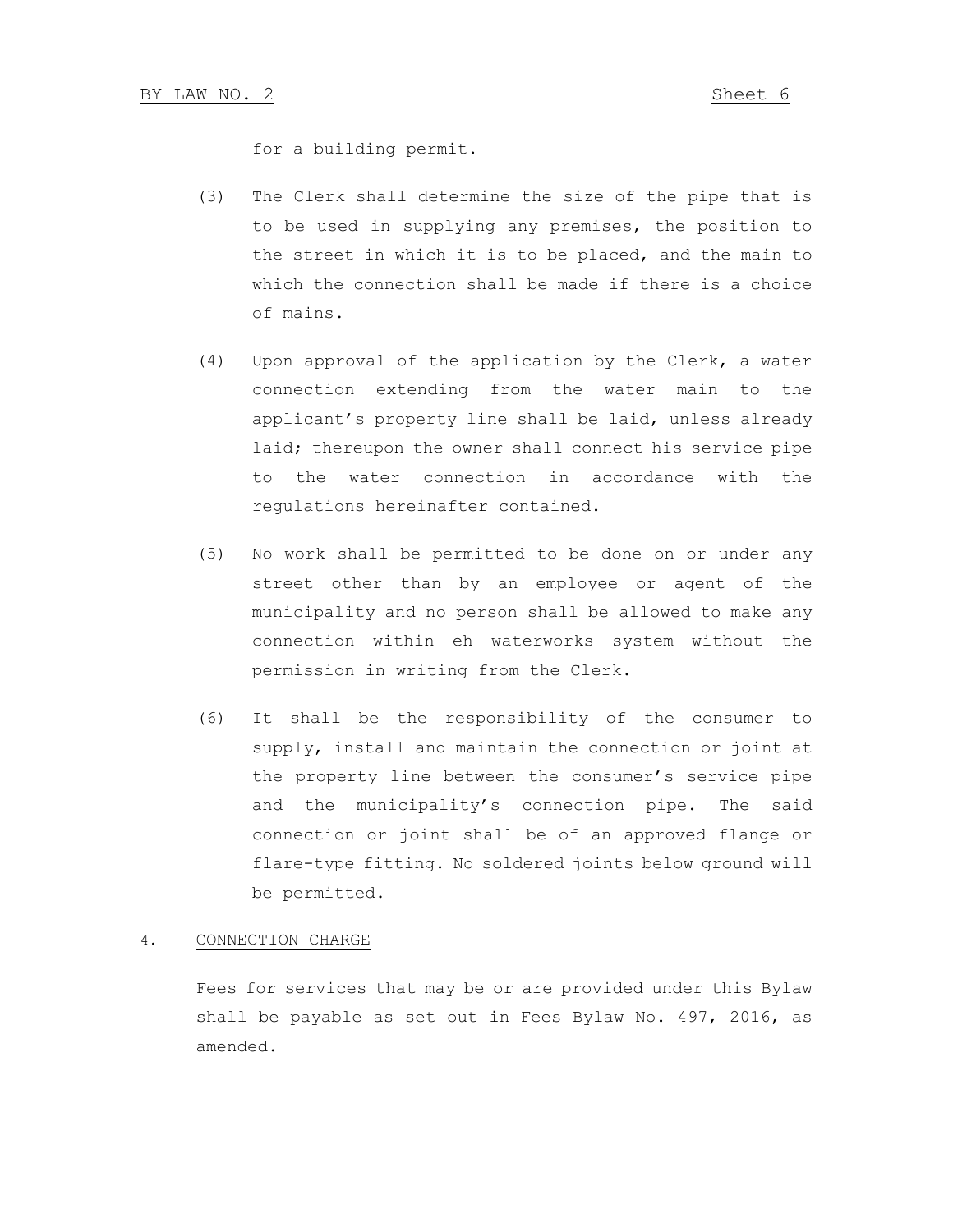[amended by Bylaw No. 465] [amended by Fees Bylaw No. 497, 2016]

#### 5. SERVICE PIPES

- (1) Before any person shall install or construct any water service, or commence doing any construction work in relation to or in connection with, he shall notify the Clerk in writing. If required by the Clerk he shall furnish a plan and specification which shall show:
	- (a) The purpose for which the water is to be used, the size of the pipes and the number of outlets in connection with such an installation;
	- (b) A description of the material which the applicant proposes to use in connection with such and installation or construction.
- (2) The installation of service pipes shall be the responsibility of the property owner but shall conform to the specification approved by the Clerk.
- (3) All underground pipes on any premises shall be placed below the frost line, and in no cases, not less than thirty inches (30") below the surface of the ground or in placed under a driveway, sidewalk or other area that will be cleared of snow, not less than forty eight inches (48") below the surface of the ground. All other pipes exposed to frost shall be properly and sufficiently protected therefrom.
- (4) It shall be the duty of every consumer to provide that all taps, fittings and other things connected with the service within the premises are in good order and installed and connected in accordance with the provision of the Building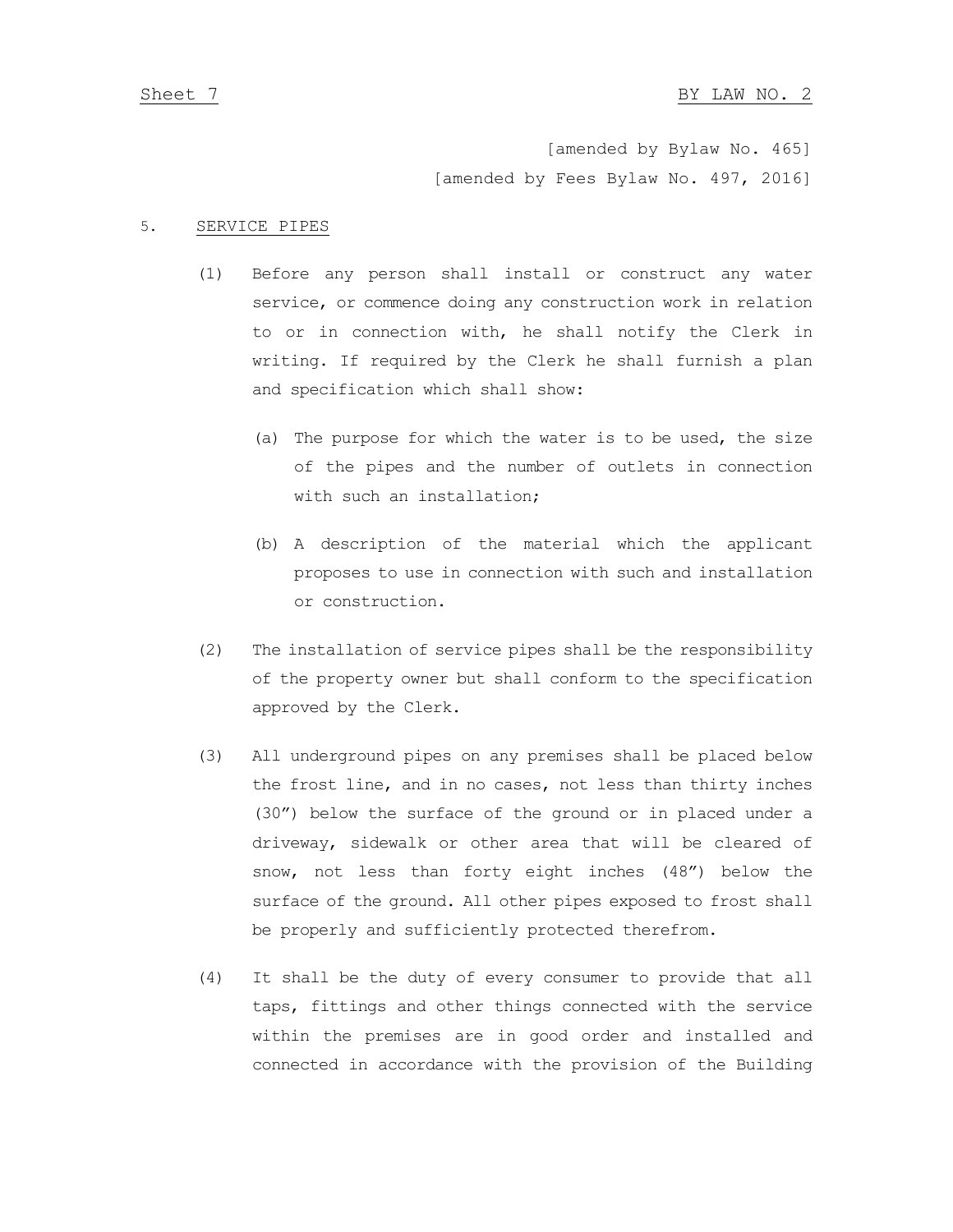and Plumbing By-Laws.

- (5) Every premises shall have a properly place stop and waste cock.
- (6) When the owner's service pipe plans and waster connection application have been approved he may proceed with the installation of the service pipes. When the service pipes have been installed, but before the excavation is backfilled, the Clerk shall be notified that such works is ready for inspection and shall make such inspection within two days thereafter, excluding Sunday's and holidays.
- (7) The backfilling of the service pipe shall not be commenced until the Clerk has signified in writing that he is satisfied that the materials and workmanship employed are to his satisfaction and that the pertinent sections of this and other by-laws have been adhered to.
- (8) The Clerk or any other officer or employees of the municipality shall refuse to turn on water to any premises not complying with this section.
- (9) (a) In the event of leakage, freezing or other condition which

causes the interruption of supply in the service pipe, repairs shall be the responsibility of the consumer. If the consumer feels that such conditions are present in the municipality's connection pipe and not in the consumer's service pipe, he shall deposit with the municipality a sum of money equal to the Clerk's estimate of the cost of excavation and backfilling required.

(b) In the event the municipality's connection pipe is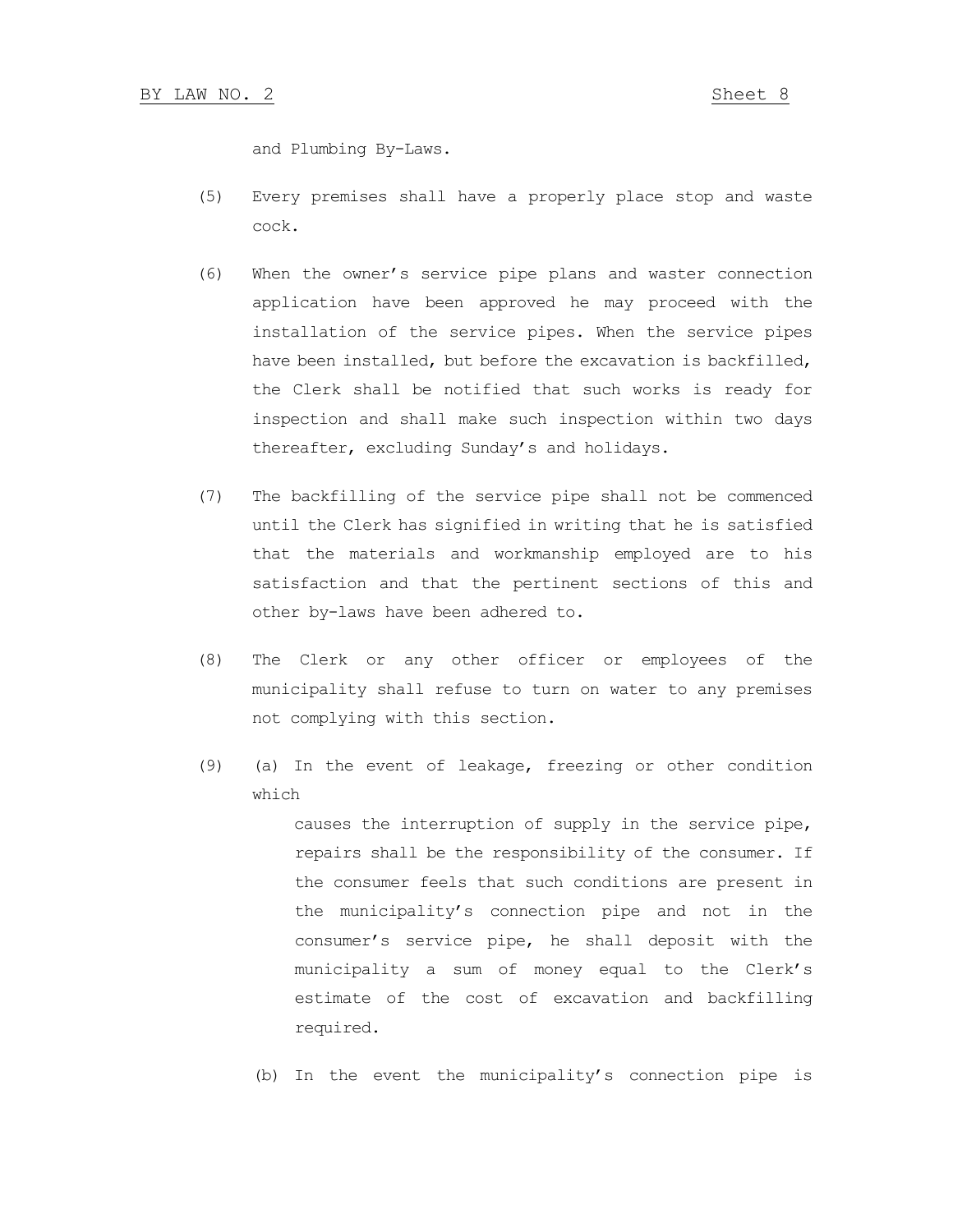faulty and is the cause of the consumer's complaint, the municipality shall repair such faults and return the deposit to the consumer. If there is no fault found in the municipality's connection pipe, the consumer shall forfeit that portion of the deposit in the amount equal to the actual cost of the work, any surplus being returned to the consumer. The consumer shall have the right to inspect the site of the excavation by the municipality and satisfy himself as to the condition of the connection pipe.

(10) Every consumer shall provide for each service to his premises a pressure reducing valve and pressure relief valve in the event water pressure in the main serving his premises shall be ore become so great as may cause damage.

#### 6. RATES

- (1) There is hereby imposed and levied a water user rate upon all users of the water supplied by the municipal water utility.
- (2) The Clerk shall classify each consumer in accordance with categories set out in Schedule "A", attached to and forming part of this by-law and the consumer is liable for the appropriate rate covering the annual period January 1st to December 31st.

(a) Rates shall be due and payable to the Village of Lions Bay on or before December  $31^{st}$  each year. A prompt payment discount shall be allowed, as set out in Schedule "A" if payment is made on or before the  $31^{st}$  of March of each year, other than the year 2020, when a prompt payment discount shall be allowed, as set out in Schedule "A" if payment is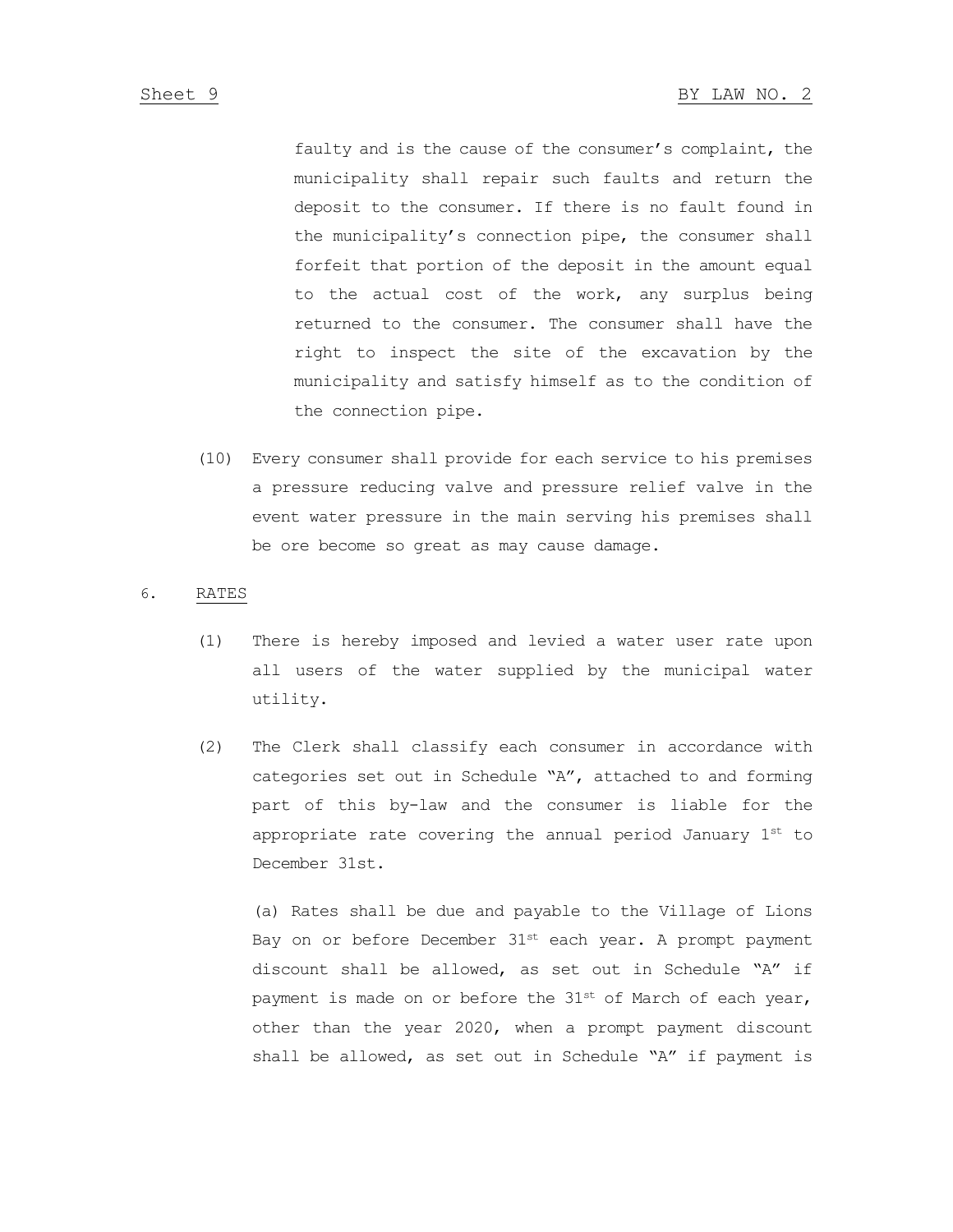made on or before the  $1^{st}$  day of June.

[amended by Bylaw No. 119]

[amended by Bylaw No. 579]

- (b) Further to the above mentioned fees and charges there shall be payable to the Village of Lions Bay a charge of twenty dollars (\$20.00) when the owner or occupier requests to be furnished with water after the water supply to the premises has been shut off by the order of Council.
- (c) Any rate remaining unpaid on the thirty first of December shall be deemed to be taxes in arrear in respect of the property in respect of which the consumer dwells and shall forthwith be entered on the real property tax roll by the Collector of taxes in arrears.
- (d) (a) No contractor, builder or other person shall use for building purposes of any kind any water from any pipe or main of the waterworks or from any other consumer without written approval of the Clerk.
- (b) Application for such service shall be made in the manner prescribed in section 3 of this by-law and the user shall agree to pay the rates applicable, the connection fee if one is required and to properly protect the supply pipe, meter and other facilities of the waterworks.
- (e) (a) No person, except an employee of the municipality in the Course of his employment, or a member of the municipal fire department on duty, shall without the written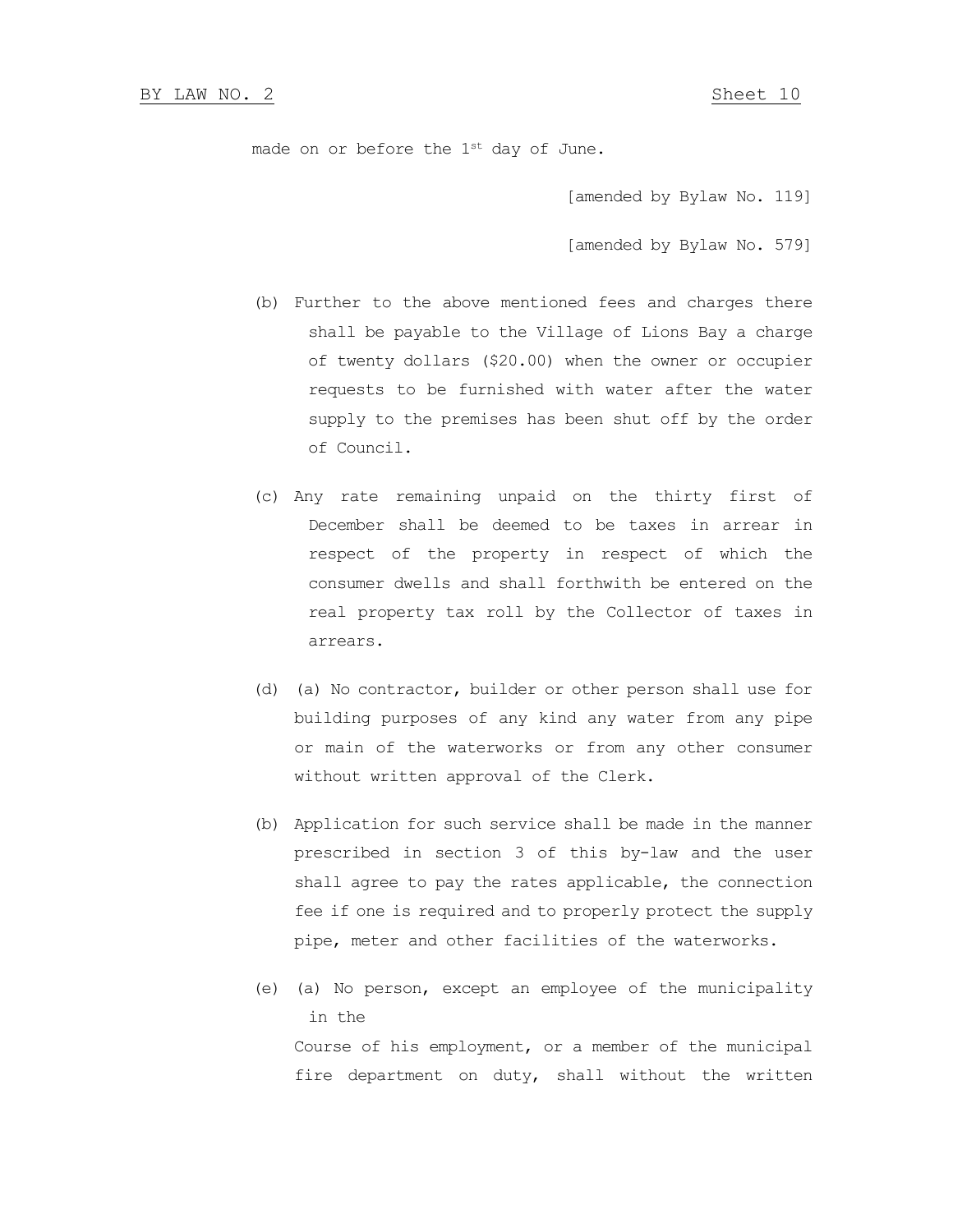authority of the Clerk, open any hydrant, standpipe or valve or use any water therefrom. Such authority shall reserve to the municipality the right to stop such use at any time for any reason without liability for damages resulting therefrom in any manner whatsoever.

- (b) Every person who receives such authority shall deposit with the Clerk a cash bond of Fifty dollars (\$50.00) and the municipality may deduct from such bond whatever charges shall be payable to the municipality in its reasonable discretion for the sue of the water and for damages to the main, hydrant, standpipe or valve.
- (c) Every person who uses water from any hydrant or standpipe shall pay to the municipality on demand a charge of Five dollars (\$5.00) or the sum of Two dollars (\$2.00) per day for such use or any part thereof, whichever sum shall be the greater.

#### 7. REGULATIONS

- (1) No person shall destroy, injure or tamper with any hydrant, or other fixture of the waterworks, and no person shall in any manner interfere or meddle with the water connection or works in any street, or make any additions or alterations to the water system or any connection, or turn on or off any corporation stop-cock, service valve or gate-valve without express approval of the Clerk.
- (2) No person shall sell or dispose of water from the municipal water system, or give it away to any person or persons whatsoever, or permit it to be taken away or carried away by any person or persons, whomsoever, or to use or supply it to the use or benefit of others.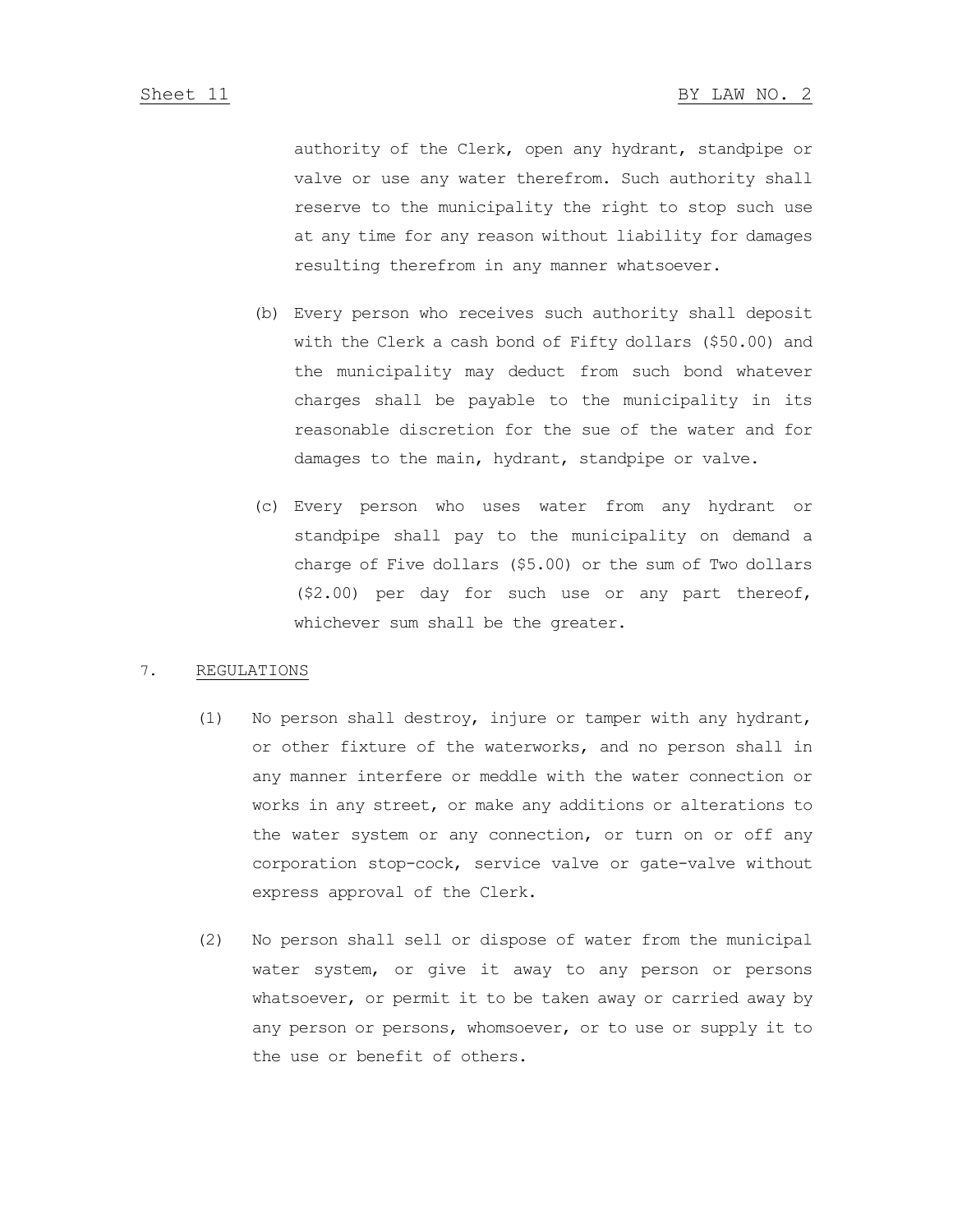- (3) No connection or cross connection between the municipal water system and any other water system or source of water supply shall be permitted.
- (4) No person shall use water for irrigation purposes.
- (5) No person shall obstruct at any time or in any manner the access to any hydrant, valve, stop-cock or other fixture connected with the works, and should any person obstruct such access the Clerk or any other employee or servant of the municipality may, by his order, remove such obstruction and the expense of such removal shall be charged to and paid by the person so offending, and on non-payment thereof, on demand, the municipality may recover said expense in a Court of competent jurisdiction.
- (6) No person shall obstruct or prevent the Clerk or any person authorized by him from carrying out any or all of the provisions of this by-law, nor shall any person refuse to grant the Clerk or any person authorized by him, permission to inspect any water service work at any reasonable time.

#### 8. ADMINISTRATION

- (1) The Clerk is hereby authorized and directed to have a general supervision over the municipal waterworks and to see that the provisions of this by-law are carried out.
- (2) The Clerk shall have the power, subject to the consent of the Council, to appoint assistants and inspectors for the purpose of effectively carrying out the provisions of this by-law, and wherever the Clerk is authorized or directed to perform any act or duty under this by-law, such act or duty may be performed by an inspector of employee authorized by the Clerk to perform such act or duty.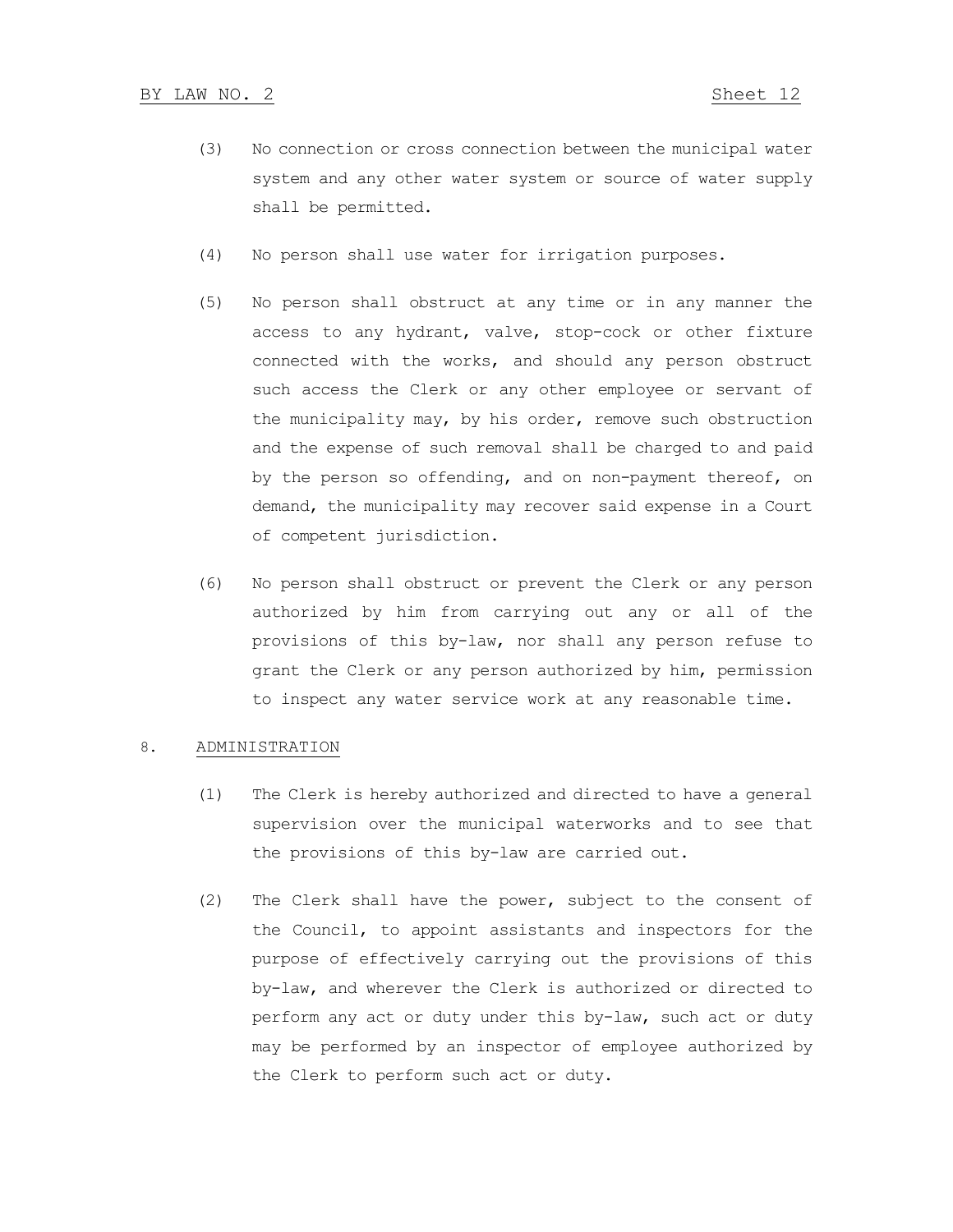- (3) Nothing contained in this by-law shall be construed to impose any liability on the municipality to service any person or premises or to give a continuous supply of water to any person or premises.
- (4) The municipality shall not be liable for the failure of the water supply in consequence of accident or damage to the works, or to the excessive pressure or lack of pressure, or any temporary stoppage thereof on account of alterations or repairs, whether such failure arises from negligence of any person in the employ of the municipality or other person whomsoever, or through natural deterioration of obsolescence of the municipality's system or otherwise, howsoever; but in the event of such failure or stoppage continuing for more than fifteen consecutive days, an equitable reduction shall be made on all rates or services affected thereby.
- (5) The municipality may, without notice, disconnect the water service to any premises for any of the following reasons, and the municipality shall not be liable for damage by reason of discontinuing water service for such reasons:
	- (a) Unnecessary or wasteful use of water, or violation of regulations concerning watering or sprinkling;
	- (b) Non-payment of rates;
	- (c) Failure to replace or repair defective pipes, fittings, valves, tanks or appliances which are leaking or are otherwise not in a good state of repair and which are or may become a cause of waste of water;
	- (d) For repairs;
	- (e) For want of supplies;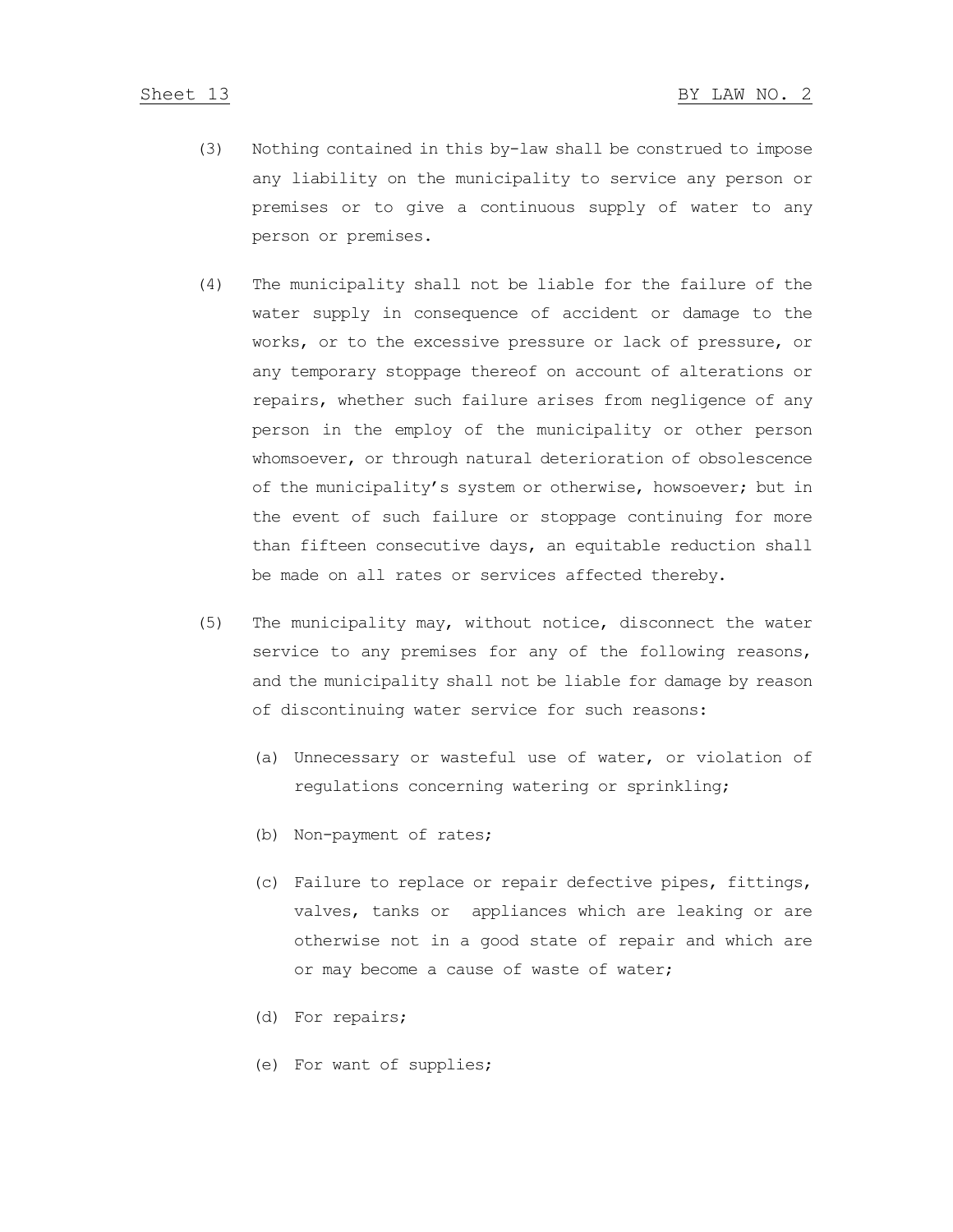- (f) For employing any pump, booster or other device for the purposes of, or having the effect of, increasing water pressure in service lines without obtaining approval of Council;
- (g) For violation of any of the provisions of this by-law.
- (6) The Council may, in its discretion, whenever the public interest so requires, suspend or limit the consumption of water from the municipal water system, or may regulate the hours of use, or may further prescribe the manner in which such water may be used.

#### 9. OFFENCES

Any person who violates any provision of this by-law shall be deemed to have committed an offence and is punishable in accordance with the Summary Convictions Act; and each day on which the violation occurs shall be considered a separate offence.

#### 10. CITATION

This by-law may be cited as the "Water Rates and Regulations By-law No. 2".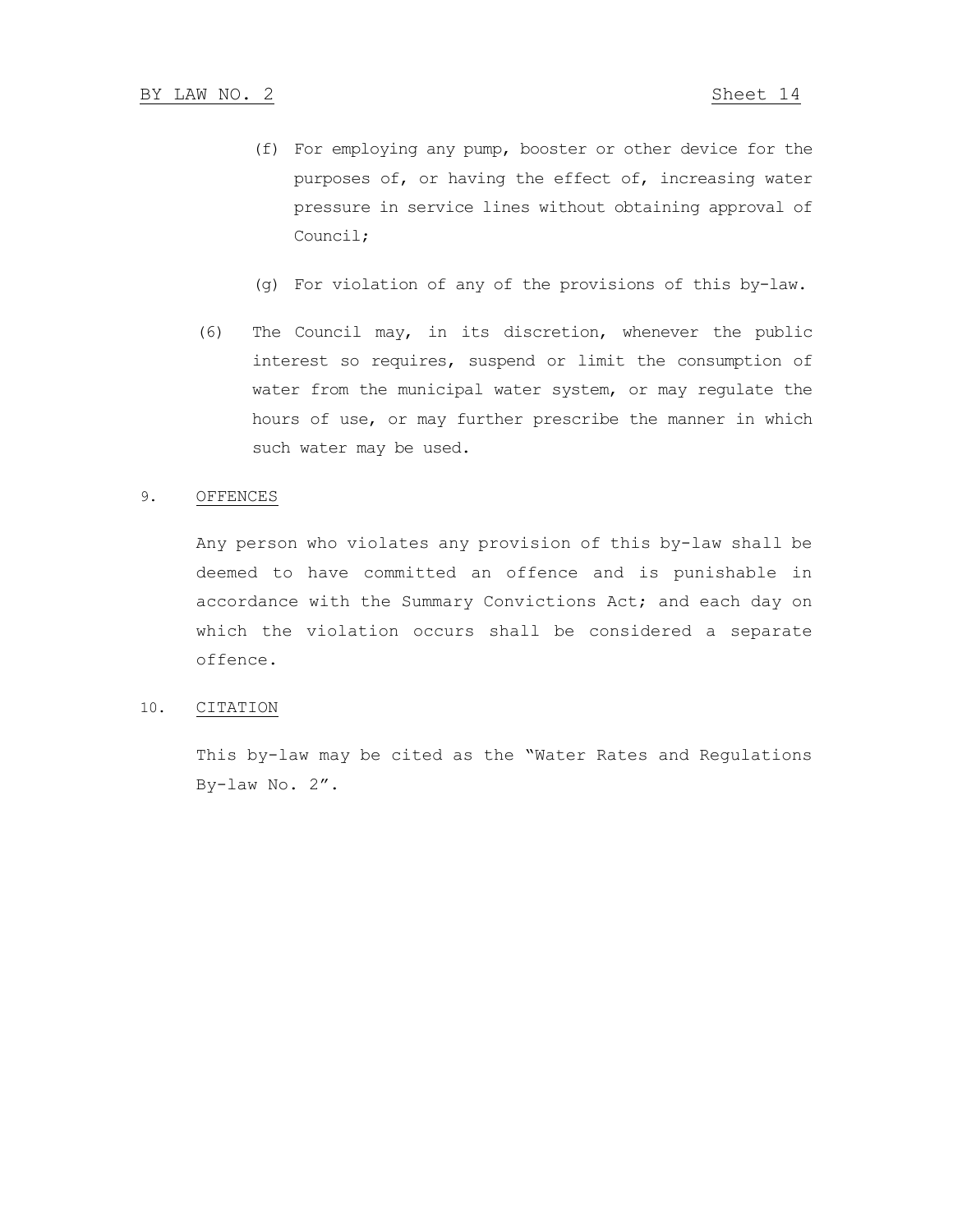READ a first time this  $\mathcal{A}4$  day of *IMMUMMY* 1971 READ a first time this  $\mathcal{A}\mathcal{A}$  day of *MANTRY* 1971<br>READ a second time this  $\mathcal{A}\mathcal{A}$  day of *MANTRY* 1971<br>READ a third time this  $\mathcal{A}$  day of *TIBRUHRY* 1971

|        |       | APPROVED by the Lieutenant-Governor in Council on the $94$ |  |
|--------|-------|------------------------------------------------------------|--|
| day of | MAROH | 1971.                                                      |  |

APRIL fit 514 day of 1/4 RECONSIDERED and ADOPTED on the

 $\mathcal{L}^{\text{max}}_{\text{max}}$  , where  $\mathcal{L}^{\text{max}}_{\text{max}}$ 

MarTewark Mayor

ma Hillage Clerk

Certified a true copy of  $By-law#2.$ 

rim formula a a soci

ar Albachi

0/3 Duelles